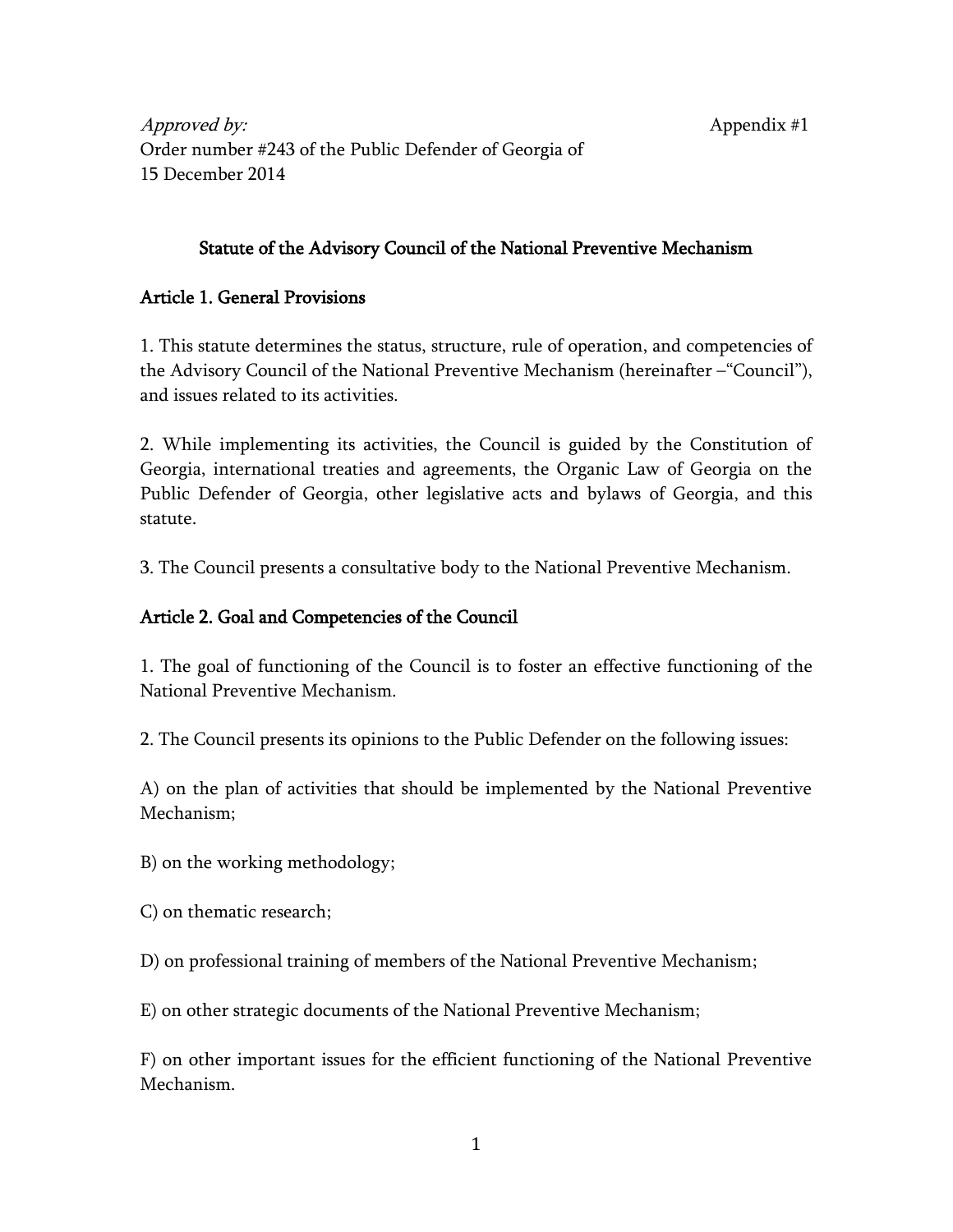3. The opinion of the Council is of a consultative nature.

4. The invited members of the Council facilitate communication of the National Preventive Mechanism with academic circles, donor organizations, and other stakeholders.

6. Without permission of the Public Defender, a member of the Council is not allowed to:

A) make public statements that will damage the reputation of the National Preventive Mechanism and/or hinder its activities;

B) disclose any confidential information obtained while discharging functions as a member of the Council.

#### Article 3. Composition of the Council

1. The Council is established by the order of the Public Defender of Georgia.

- 2. The Council consists of:
- A) the Public Defender
- B) First Deputy Public Defender
- C) Deputy Public Defender
- D) Head of the Criminal Justice Department of the Public Defender's Office
- E) Head of the Child's Rights Center of the Public Defender's Office

F) Head of the Department of the Rights of Persons with Disabilities of the Public Defender's Office

G) Head of the Gender Equality Department of the Public Defender's Office

H) Invited members of the Council whose composition is approved for one year by the Public Defender of Georgia

3. An invited member of the Council can be: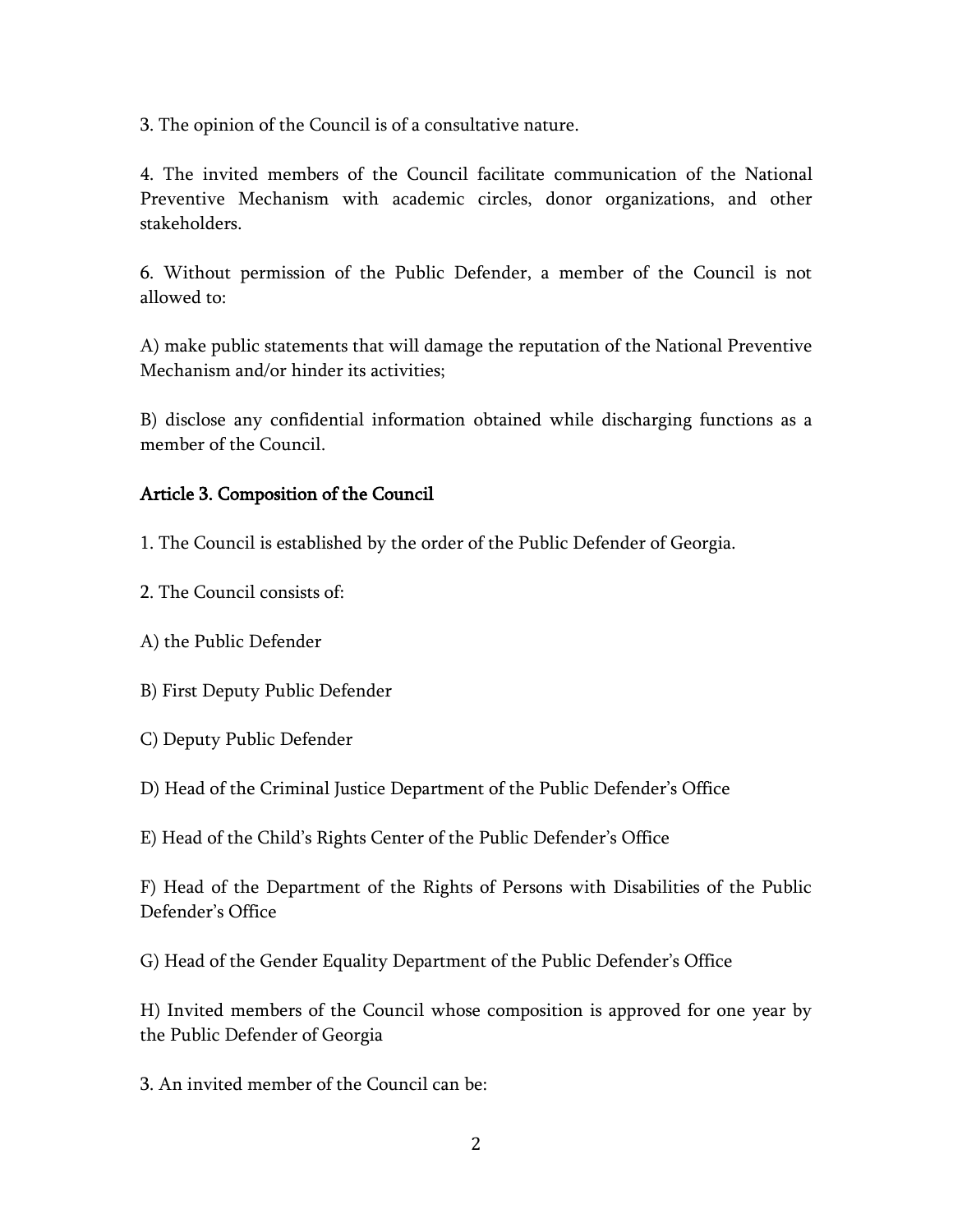A) a person who conducts educational/academic activities in the field related to the mandate of the National Preventive Mechanism;

B) a member of an international organization who works in the field of prevention of torture and criminal justice;

C) a member of an international non-governmental organization who works in the field of prevention of torture and criminal justice;

D)a member of a local non-governmental organization who works in the field of prevention of torture and criminal justice.

4. While inviting a member to the Council, his or her experience, reputation, and impartiality should be considered.

5. Powers of a member may be terminated by the decision of the Public Defender of Georgia.

6. The grounds for termination of the powers of members of the Council are:

A) personal application;

B) failure to appear on three consecutive meetings of the Council without a respectable reason;

C) he or she is employed in public service;

D) he or she has become a member of the advisory/consultative body of any Ministry of Georgia and is remunerated for it, and/or there are circumstances that raise questions with regard to the impartiality of a member.

E) violation of the requirements of this statute;

F) recognition as being incapable, missing, or dead, according to the rule prescribed by legislation;

G) judgment of conviction, that has entered into force;

H) death.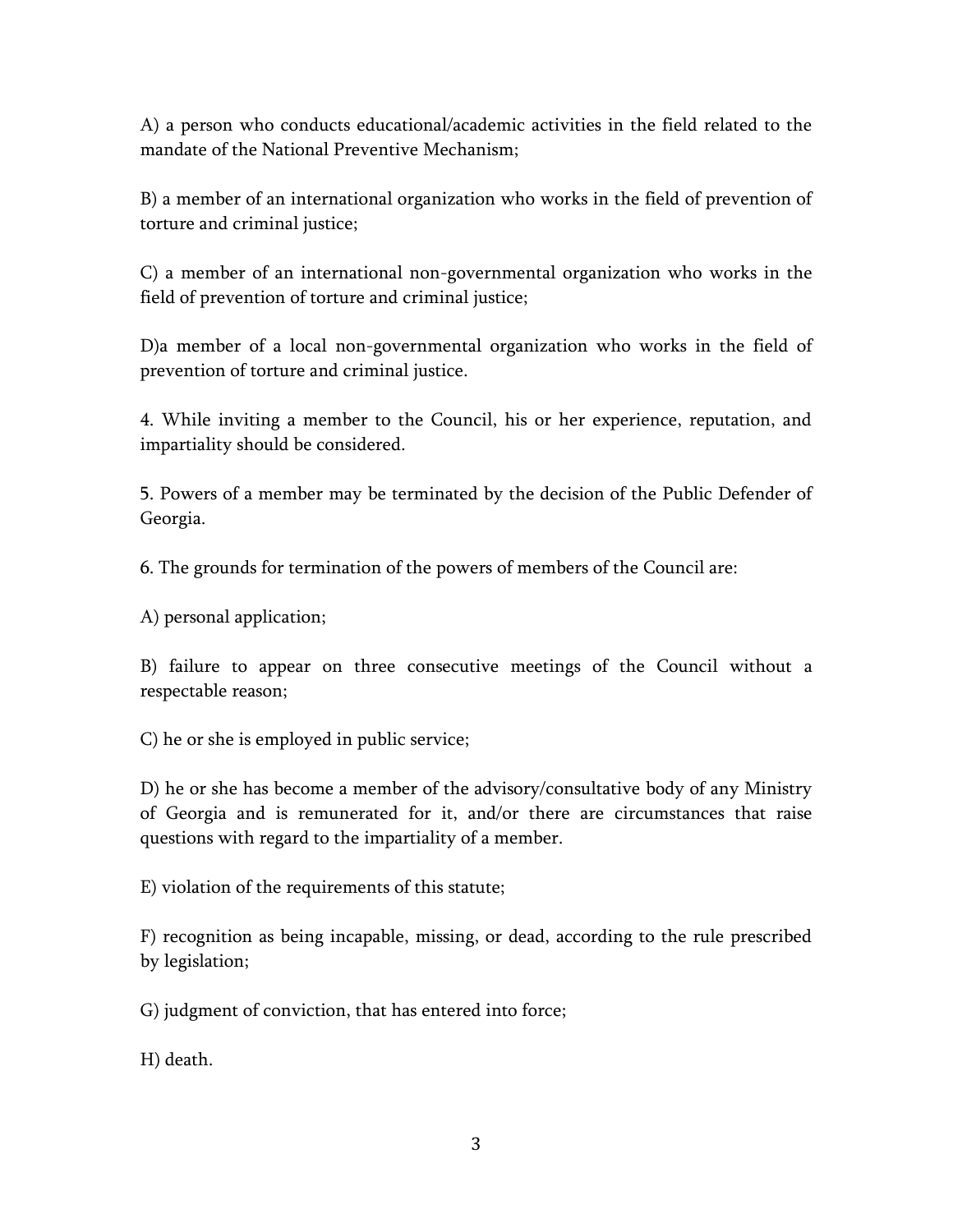7. The termination of powers of a member of the Council, under sub-paragraph "D" of paragraph 6 of this article, is discusses by the Council, and the decision is made by majority vote to refer to the Public Defender with the motion for terminating the powers of the Council member.

# Article 4. Rule of Operation of the Council

1. The Council operates through meetings. A meeting of the Council is held if it is attended by half of the members of the Council, including at least two invited members of the Council.

2. The meeting of the Council is presided by the Public Defender of Georgia and in his/her absence, by the Deputy Public Defender of Georgia.

3. The operation of the Council is coordinated by the head of the Prevention and Monitoring Department of the Public Defender's Office of Georgia.

4. The Council meets as often as necessary, but at least once in a trimester. The Public Defender is authorized to summon *ad hoc* meetings.

5. Invitation to the meeting of the Council should be communicated to members of the Council no later than seven days earlier through means of communication (written, electronic, and so forth).

6. The minutes of the Council's meetings are drafted and describe the opinions presented during the meeting. The minutes are made by the Prevention and Monitoring Department of the Public Defender's Office. Members of the Council who participated in the meeting sign minutes of the meeting.

7. The Council prepares its advisory opinions on the following issues:

A) on the plan of activities that should be implemented by the National Preventive Mechanism;

B) on the working methodology;

C) thematic research;

D) on professional training of members of the National Preventive Mechanism;

E) on other strategic documents of the National Preventive Mechanism;